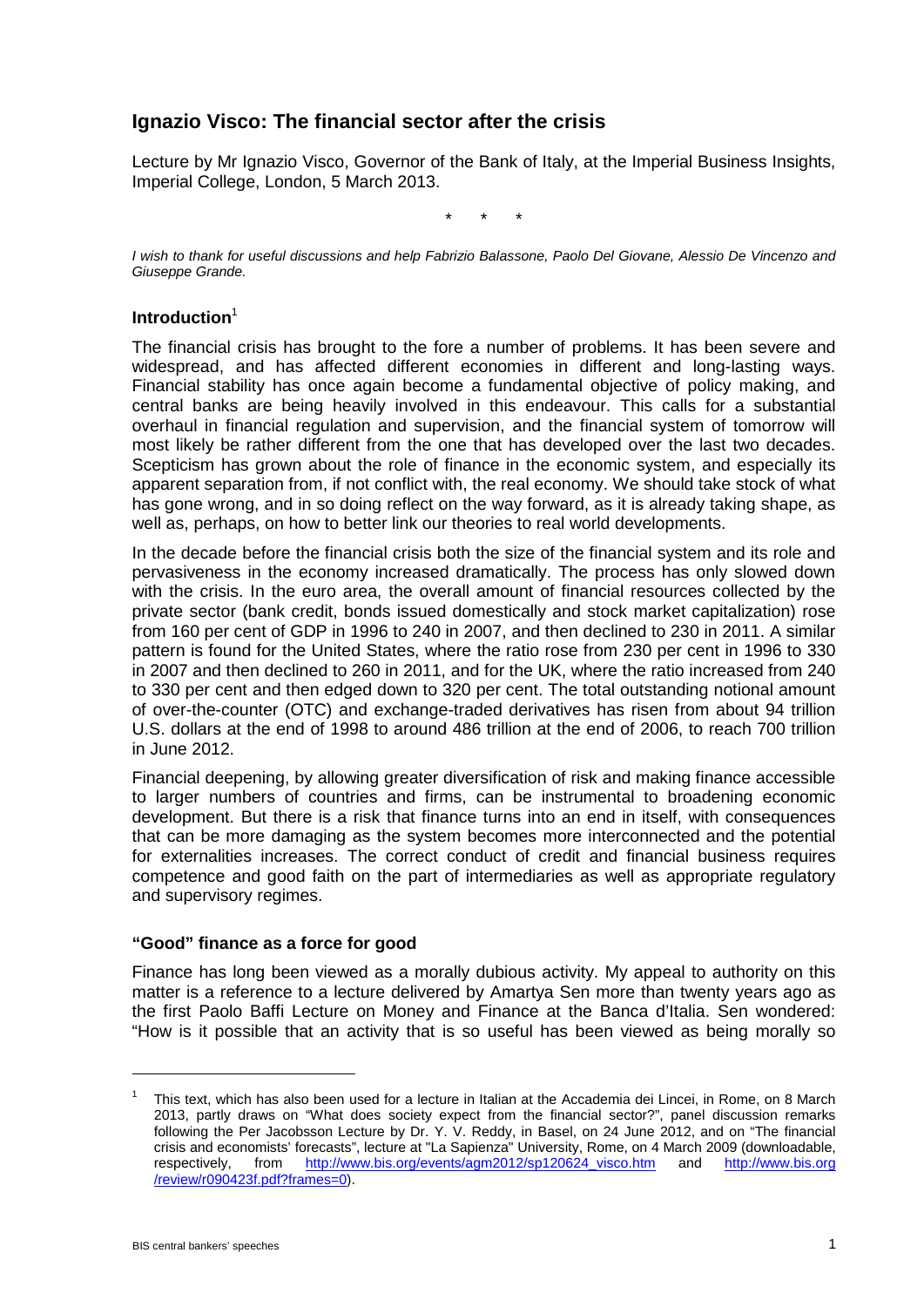dubious?". <sup>2</sup> He recalled a series of historical episodes: Jesus driving the money lenders out of the temple, Solon cancelling debts and prohibiting many types of lending in ancient Greece, Aristotle describing interest as an unnatural and unjustified breeding of money from money.

Superimposed on this "structural" mistrust, one can detect cyclical patterns in the public's attitude towards finance, affected by the conditions of financial systems and shifts in the political mood about state intervention in the economy. Until the 1970s it was taken for granted that market failures required the presence and response of a regulator to avoid suboptimal results. Then came the great inflation of the 1970s, combined with high unemployment, and the emphasis shifted to government failures. Governments, central banks and other regulators were blamed for failing to prevent these developments. This eventually led to an ideological swing: a push to reduce the extent of state intervention. The failures of the "regulated economy," the pace of technological advance and the rapid expansion of international trade after the end of the Cold War fuelled a protracted process of financial deregulation that was halted only by the financial crisis that broke out in 2007. The latter triggered a move toward re-regulation – or better regulation – that is still under way. The pendulum keeps swinging and will certainly continue to do so.

The global financial crisis, with its huge costs for the whole society, has caused a further deep erosion of the trust in financial institutions. Witness to this are the widespread protests against the financial industry, from the Occupy Wall Street movement to the "Indignados" in Spain and their counterparts in other European countries. Anger has been fuelled not only by the discovery of wrongdoings and perverse incentives, but also by a perceived lack of action against those responsible, in a context of exceptionally high remunerations. The integrity of financial intermediaries' codes of conduct has been called into question under many dimensions: honesty, the ability to manage financial risks and the commitment to take care of the interests of their clients.

In the first place, public attention was caught by cases of investment fraud, in which Ponzi schemes or other types of malpractice and malfeasance led many people to lose their savings. Feelings were exacerbated by the generous severance packages paid to top managers after distressed financial institutions were rescued with taxpayer money. Dubious practices were found in key junctures of the financial systems, such as credit ratings and interbank reference rates, not to mention the allegations of financial institutions' involvement in activities related to money laundering and other fraudulent practices.

Most importantly, the crisis has shown that market participants were not capable of mastering the inherent complexity of the system that they themselves had contributed to develop over the course of the last two decades. Favoured by the breakthroughs in information technology and telecommunications, the securitization of banks' assets expanded considerably, together with the supply of so-called structured financial instruments (ABSs, CDOs, etc.). The traditional model of credit intermediation gave way, especially but not only in the United States, to a system in which loans granted were rapidly transformed into other financial products having these loans as collateral and sold on the market: the socalled originate-to-distribute model (OTD). To the inherent difficulty of evaluating the quality of loans, these developments added the problem of fully understanding the effective role of structured financial products.

Structured finance products and the OTD intermediation model can facilitate risk management. The granting of mortgages to households is favoured by the possibility of managing the related interest-rate risk; the internationalization of firms depends crucially on the possibility of hedging foreign exchange risk; and the provision of retirement saving

<sup>2</sup> A. Sen, *Money and value: on the ethics and economics of finance*, Paolo Baffi Lecture on Money and Finance, Rome, Bank of Italy, 1991, p. 28.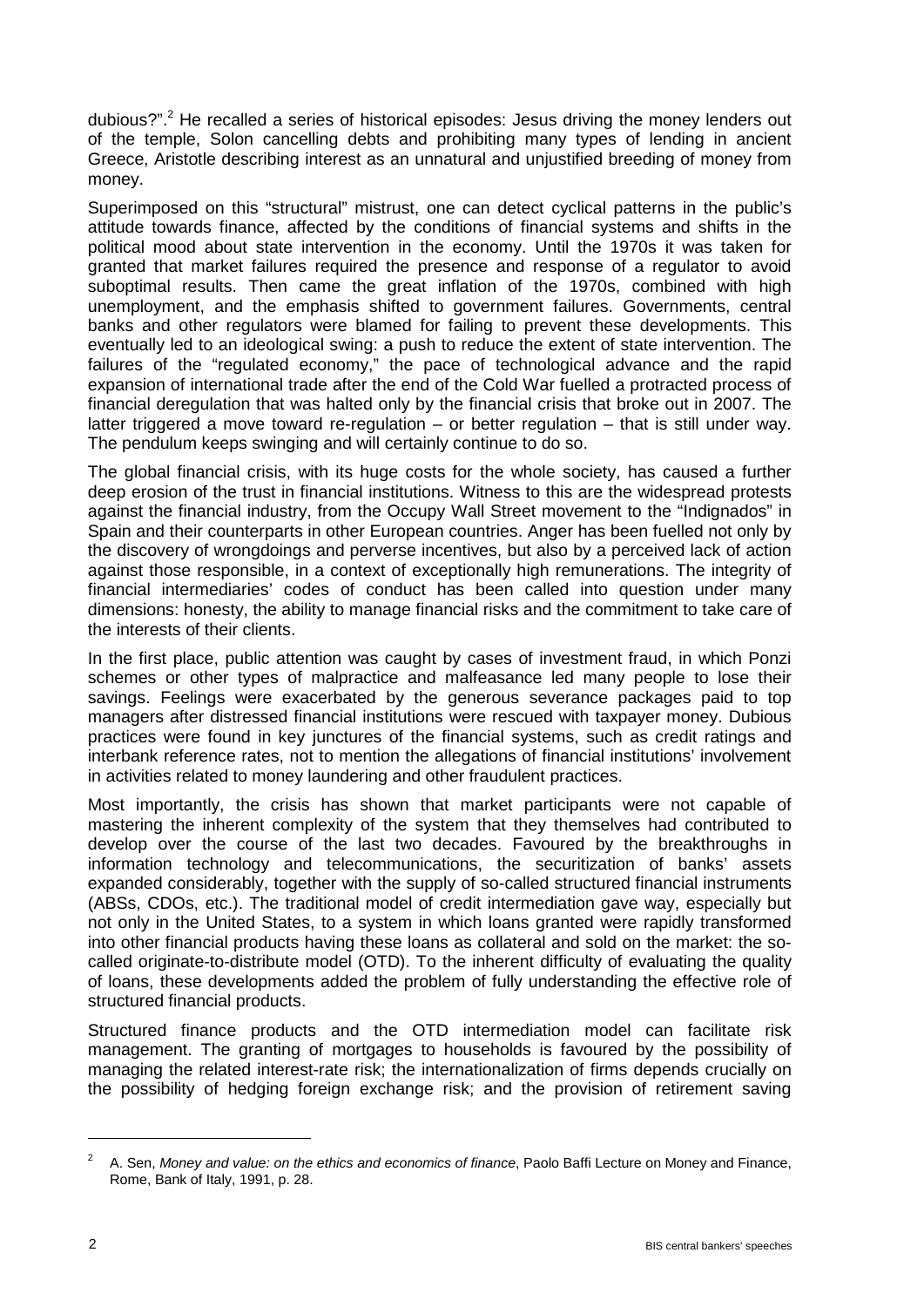products at low cost over very long time horizons benefits from the ability to mitigate the impact of fluctuations in security prices. With the OTD model, credit risk is not concentrated in the banks' books, but is potentially dispersed among a multitude of investors. By making bank loans tradable, it reduces their illiquidity premium thus decreasing their cost.

However, we now understand that structured finance and OTD intermediation, coupled with lack of transparency, favoured excess risk taking and opportunistic behaviour. Transactions often took place through scarcely regulated financial intermediaries characterized by high leverage and risk exposure, in particular as regards their valuation (in which a crucial role was played by rating agencies, without any particular control by regulatory authorities or information providers), by means of statistical models and often carried out on the basis of incomplete and insufficient data. In many instances complexity was instrumental to opportunistic behaviour fuelled by a distorted system of incentives especially with reference to executive compensation. The high leverage and complexity typical of structured financial instruments allowed them to be used to take high-risk, speculative positions.

Unnecessarily complex and opaque assets were used to prevent a correct assessment of creditworthiness or mask the economic impact of previous transactions, exploiting the ample scope for interpretation allowed by accounting standards. Banks' misuse of these instruments may also be linked to the drying-up of the sources of income from traditional credit business. This may have triggered actions designed to conceal from the market and from supervisors the real object of derivatives transactions.

The bottom line is that financial innovation can allow more efficient allocation of credit risk, but it also entails a number of dangers, some of them intrinsic to its mechanism, others more generally related to the greater interdependence of the financial system. The ongoing process of financial consolidation and the OTD model have produced intermediaries that are closely intertwined with the capital markets. This has had some important consequences for financial stability: a more connected world improves risk diversification and can make markets more resilient, but when contagion is actually set off, an interlinked financial system heightens the risk that it may spread more widely.

But the negative perception of banking and finance should not lead to a blind backlash. As Amartya Sen argued, "finance plays an important part in the prosperity and well-being of nations".<sup>3</sup> It is crucial for sharing and allocating risk, especially for poorer societies and people, insofar as risk aversion decreases with wealth. It is crucial for transferring resources over time and removing the liquidity constraints that hamper the economy and the exploitation of ideas. It is very important in promoting economic growth, especially by fostering innovation.

Indeed, we have countless historical examples of good financial innovations. Think, for example, of the "letters of exchange" introduced by Italian merchants in the Middle Ages: they were probably the first fiduciary money, and trade benefited enormously from this financial instrument. More recently, consider the development of "micro-finance" in the 1970s: an innovation that has enhanced financial inclusion, helping poor borrowers to smooth their income and cope with illness or other temporary shocks. And, in the last two decades, recall the role of the "venture capital" industry in the promotion of successful innovative corporations such as Apple, Intel and Google.

Some countries are now increasingly investing in efforts to improve the financial literacy of the public, and this too is important. On the one hand, it helps to build the demand side of a more inclusive finance. On the other, financially literate citizens are better able to understand the efforts of regulators and policy makers to improve supervision and regulation, and less likely to subscribe to the simplistic view that "finance is evil". But we should realise that – as

<u>.</u>

<sup>3</sup> A. Sen, *ibidem,* p. 28.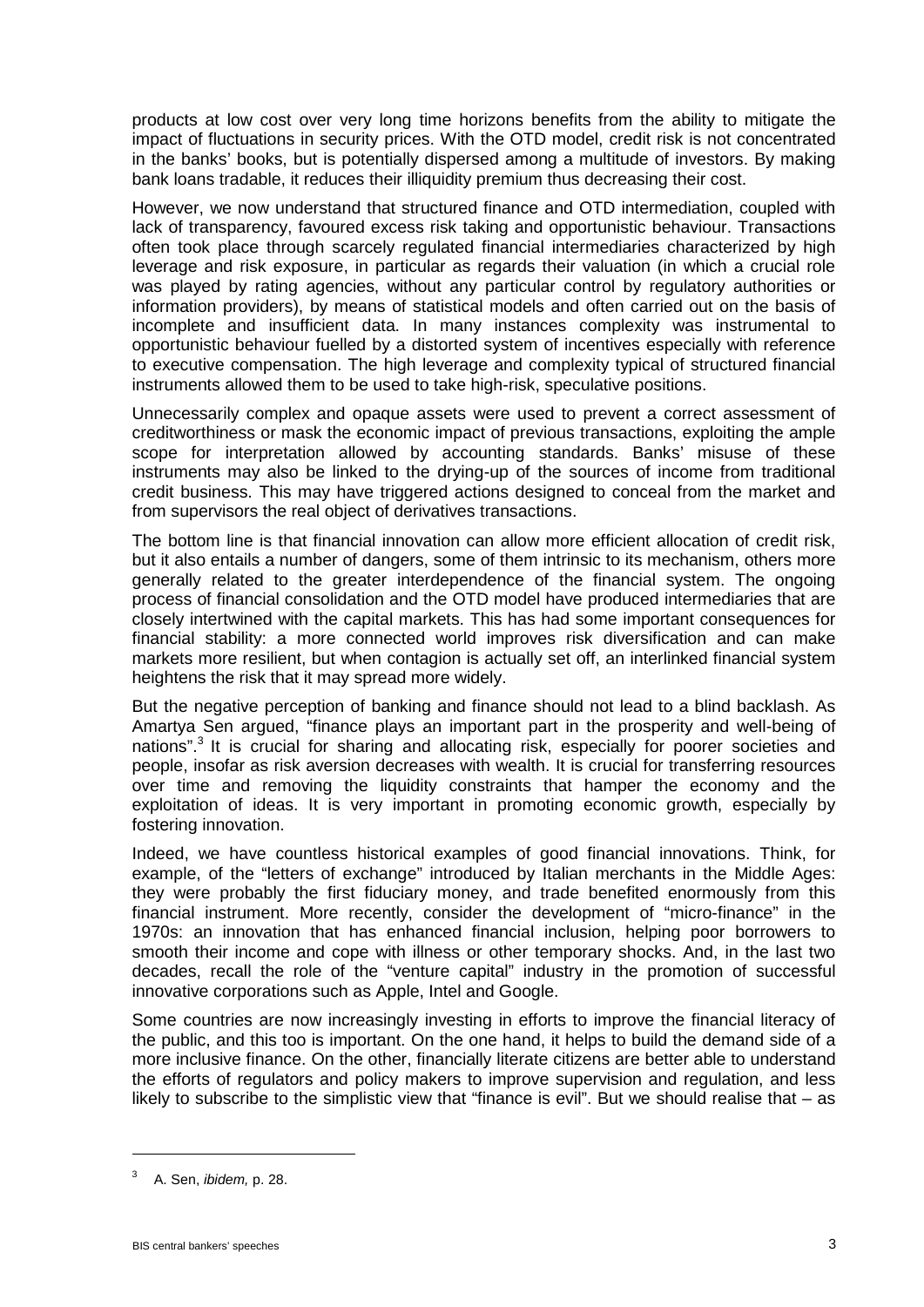the case of Bernard Madoff and others in the US and elsewhere clearly show – this is no panacea (Madoff's customers were surely much better educated than average). Therefore, for purposes of consumer protection in the financial services industry, financial regulation and good supervision are the necessary complements to financial education and inclusion.

Complexity was also used, somewhat perversely, as an argument in favour of a sort of benign neglect on the part of regulators. The big financial players argued successfully that financial innovation was too complex and too opaque for the regulators to get their heads around. Indeed, they said, to safeguard the international financial system from systemic risk, the main priority was promoting an "industry-led" effort to improve internal risk management and related systems. This, in a nutshell, was the view espoused by the Group of Thirty report following the outbreak of the Asian crisis.<sup>4</sup> But this thesis was often accompanied by the argument to the effect that "you, regulators and supervisors, will always be behind financial innovation; it would be better to allow us, the big financial international players, to selfregulate; we are grown-ups, we can take care of ourselves". And, after all, "if someone makes mistakes some will gain what others lose; why can't we be left alone to play this zerosum game of ours?"

The regulators did not, in fact, have either the ability, or the right incentives to acquire the necessary information, for two reasons. First, the big financial players are global, and national regulators had powers too narrow to be able to confront them. The difficulties in coordinating the regulators' actions, in the face of a natural tendency to preserve each one's particular sphere of influence, was a powerful drag on the ability to rise to the challenge posed by a finance gone global. Second, the phenomenon of regulatory capture was a definite reality. Powerful political and economic influences were at play, and in some cases prevailed.

Accepting the idea that benign neglect was the right course of action was, however, a critical mistake. The global financial crisis has highlighted the limits of the idea that self-regulation and market discipline are sufficient to ensure stable financial systems. Financial regulation and supervision have to keep pace with developments in the financial industry. National authorities need to be aware of the risk that their powers become narrow compared to the sphere of influence of the global financial players; the coordination of financial supervision across borders and across sectors is a key condition for the stability of the global financial system. More importantly, regulators and supervisors have to pay attention to keeping financial industry lobbies at due distance.

All this calls for a major effort, at a national but especially at an international level, to adjust and strengthen the regulatory and supervisory financial framework. And it explains why the work that is carried out at various levels of relevance and responsibility in international fora is so important. In what follows I will review and assess recent reforms in financial regulation, highlighting those improvements that still need to be achieved. I will also discuss the importance of advances in our analytical understanding of the workings of financial markets and of its deviations from stationarity.

## **In search of a better regulatory and supervisory regime**

Over the last few years the crisis has heightened appreciation of the benefits of a more stringent regulatory regime. At an international level, under the political impulse of the G-20, the Financial Stability Board (FSB) and the Basel Committee on Banking Supervision (BCBS) have introduced substantial regulatory changes to reduce the frequency of financial crises and increase the resilience of economic systems. Much has been already achieved.

<sup>4</sup> Group of Thirty, *Global institutions, national supervision and systemic risk*, 1997. See also the article by J. Heimann, with the same title, and comments therein, in the special issue of *Banca Nazionale del Lavoro Quarterly Review* on "Globalization and stable financial markets", March 1998.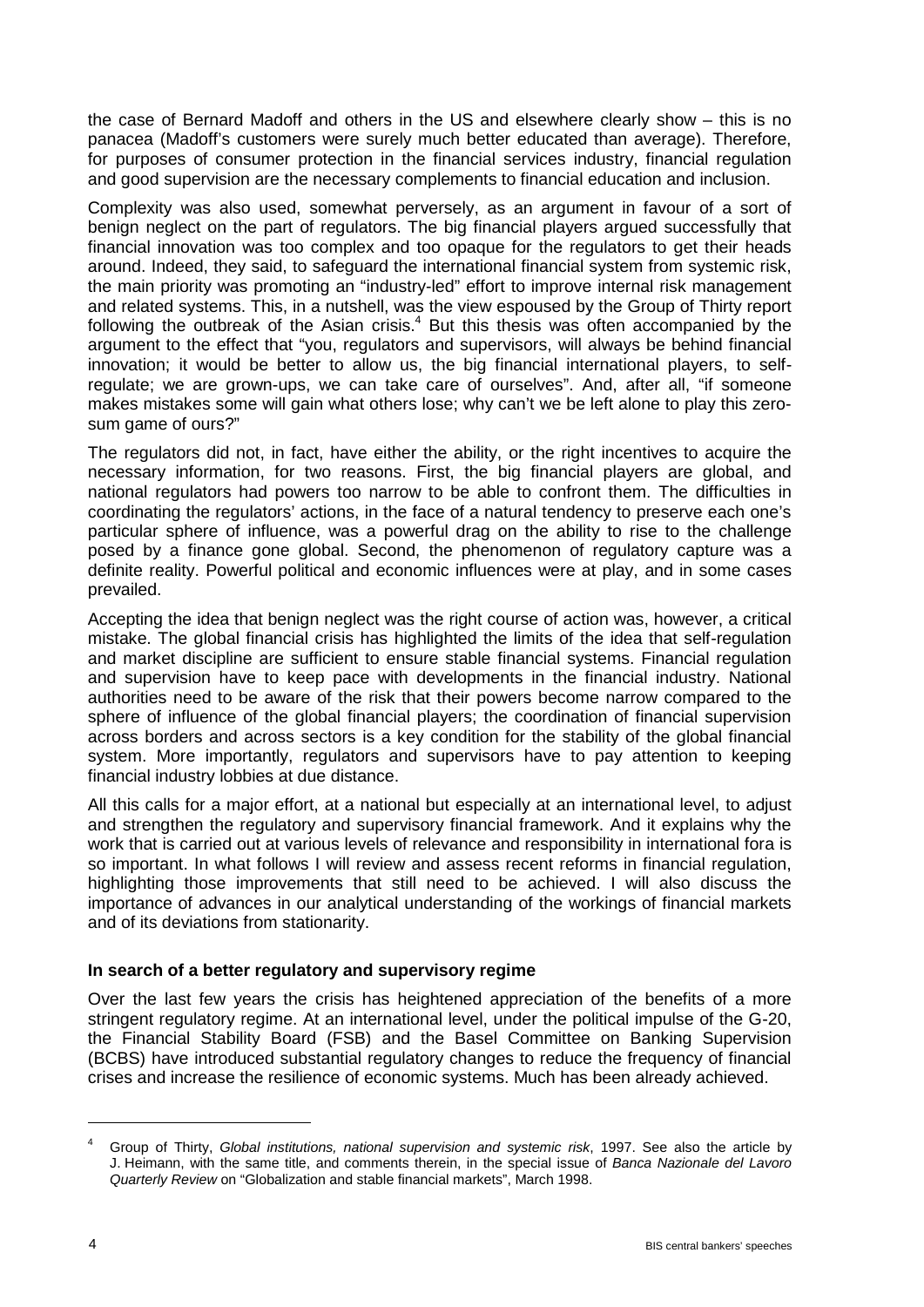The quantity and quality of capital that banks need to hold has been significantly enhanced to ensure that they operate on a safe and sound basis. Minimum capital requirements have been raised. The improvement in the quality of capital aims to ensure that banks are better able to absorb losses on both a going concern and a gone concern basis. The risk coverage has been increased, in particular for trading activities, securitisations and exposures related to off-balance sheet vehicles and arising from derivatives. An internationally harmonised maximum leverage ratio is going to be introduced, to serve as a backstop to the risk-based capital measure and to contain the build-up of excessive leverage in the system.

The BCBS has also introduced international standards for bank liquidity and funding, designed to promote the resilience of banks to liquidity shocks. A milestone agreement was recently reached among Central Bank Governors and Heads of Supervision to adopt a minimum requirement for the ratio between high quality liquid assets and net liquidity outflows that banks would face over a one-month horizon in stress conditions (Liquidity Coverage Ratio – LCR). The minimum LCR will increase gradually in the coming years, so as to ensure that the new liquidity standard will not hinder the ability of the global banking system to finance recovery. And countries with distressed banking systems will have flexibility in its application.

At the behest of the G-20, the FSB has promoted initiatives to strengthen the regulation of the OTC derivatives market. The aim is to reinforce market infrastructures, in order to minimise contagion and spill-over effects among players that have become more and more interconnected. These initiatives increase market transparency through a number of measures: contract standardization, the requirement to trade on regulated markets, settlement through central counterparties, the reporting of the terms and conditions of transactions to trade repositories.

But further progress is needed in important areas. Capital and liquidity regulation must be accompanied by improvements in internal risk control arrangements and by actions aimed at correcting incentives to excessive risk-taking. Board members and senior managers should possess a thorough understanding of the bank's overall operational structure and risks. It is also fundamental that supervisors regularly assess banks' corporate governance policies and practices. Compensation policies also need to be revised, in order to better align remuneration with risk-adjusted long-term performance and avoid excessive risk-taking and short-termism. In particular, when designing compensation policies, banks should take into account a number of issues: the variable portion of the compensation of risk takers must be paid on the basis of individual, business-unit and firm-wide measures that adequately assess risk-adjusted performance; bonuses must reward the achievement of stable earnings, not simply the fruit of extraordinary operations; executives' severance packages too must be clearly and effectively bound to the results attained, and reflect a more general evaluation of the manager's performance; compensation must be deferred long enough to validate the true quality of management.

The debate that has started with the so-called Volcker rule on the organizational structure of banks and the need to separate traditional credit business from activity in the financial field has been recently reinvigorated at a European level by the reports of the Vickers Commission in the United Kingdom and the Liikanen Group for the European Commission. Both the Volcker rule and the reports call for a much needed discussion around business size and complexity in the financial sector; the experience of the crisis has indeed shown that we should not be shy to thoroughly re-assess relative merits and costs of both (size and complexity). These reports trace out possible lines of intervention. Protecting retail deposits and taxpayers' money from the risks implicit in trading activities (what used to be called "speculation") – the rationale behind these proposals – is crucial. The experience of the crisis has shown that, even if no specific business model has performed particularly well or poorly, the banks' organizational structure has an impact on the propensity of managers to engage in excessively risky activities. We should recognize that both retail and investment banking,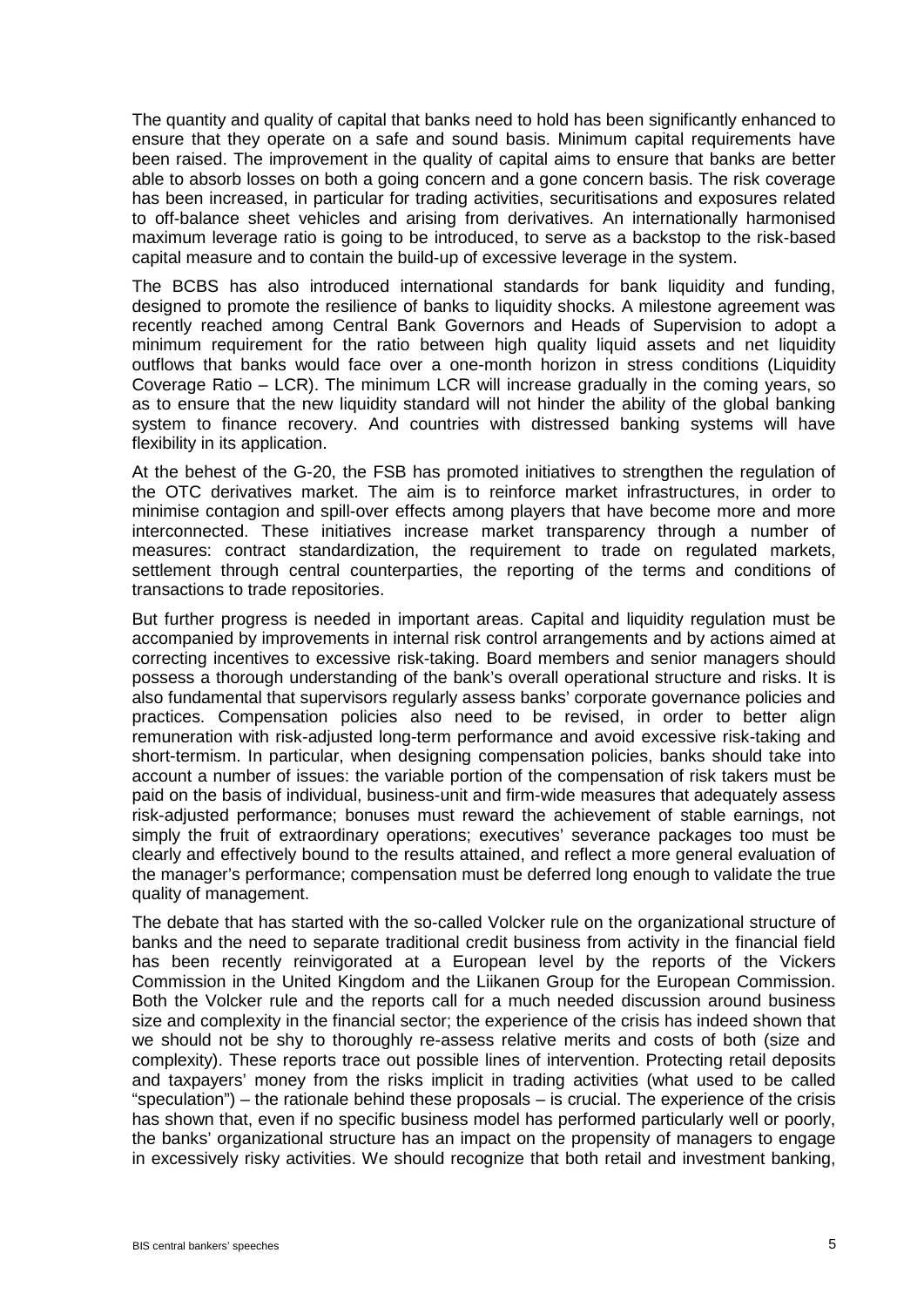even if organizationally or institutionally separate, should be properly regulated, and should be careful not to have a too ample definition of market making activity.

At all events, in today's globalized world it is crucial to make sure that countries cooperate and agree on the appropriate stringency of financial regulation. Countries should not compete by relaxing rules in order to attract financial intermediaries, as this generates negative externalities for other countries. This is a most delicate issue, and while a perfectly level playing field may not be achievable, we have to be conscious of the consequences of a "beggar-thy-neighbour" approach to regulation. The transition to a uniform system of rules and oversight of the financial sector must be hastened. In the euro area, and in the European Union at large, the plan for a banking union is ambitious, but it goes in the right direction.

Some progress has been made on the convergence towards a single set of global accounting standards; but much remains to be done. The International Accounting Standards Board and the US Financial Accounting Standards Board expect to make progress on the two key outstanding issues of impairment of loans, where their deliberations should be completed by the end of the year, and insurance contracts, where both Boards will be holding public consultations this year. Of these two outstanding issues, the need for convergence on a new forward-looking expected loss approach to provisioning is of most immediate concern for end-users and from a financial stability perspective.

One element that is essential for guaranteeing systemic stability is the method of measuring risk-weighted assets (RWA), the denominator of capital adequacy ratios. RWA measures have recently attracted increasing attention from market analysts, banks and supervisory authorities. It has been argued  $-$  and this seems to be actually the case  $-$  that the methodologies for computing RWAs may not be comparable across institutions and, especially, across jurisdictions, and that they should more properly reflect risk in order to avoid ultimately jeopardising financial stability. These problems highlight the relevance of supervisory practices in determining banks' capital requirements (for example, in validating internal banks' models for calculating risk weights). Here, rigorous micro-prudential supervision is essential. We really need to work out a single rulebook, to move with determination towards taking joint responsibility and using peer reviews as much as possible in our supervisory activity.

As for the initiatives to strengthen the regulation of the OTC derivatives market, these complex reforms are taking somewhat longer than originally planned. It is therefore necessary to pick up the pace, overcoming the difficulties of implementation and the industry's resistance. Authorities must make all efforts to remove the uncertainties arising when transactions involve a cross-border dimension, which is a recurrent condition in a global market. This is necessary to pre-empt regulatory arbitrage and, ultimately, to achieve the G20 objectives. Work is also in progress on other relevant issues at an international level (capital requirements for exposures to central counterparties, margining standards for noncentrally cleared transactions, guidance on resolution of central counterparties, as well as on authorities' access to trade repository data) and at a regional and national level. In Europe, at the end of next week a comprehensive set of standards for the implementation of the European Market Infrastructure Regulation will enter into force, complementing the European legal framework for the so-called "clearing obligation" embodied in the G20 statement of September 2009. From a global perspective, however, the regulatory effort needs to be carried out by the widest range of jurisdictions as made clear at the recent G20 meeting in Moscow.

Significant efforts are also expected from the industry. The last FSB report on the implementation of the OTC derivatives market reform estimates that "approximately 10 per cent of outstanding credit default swaps and approximately 40 per cent of outstanding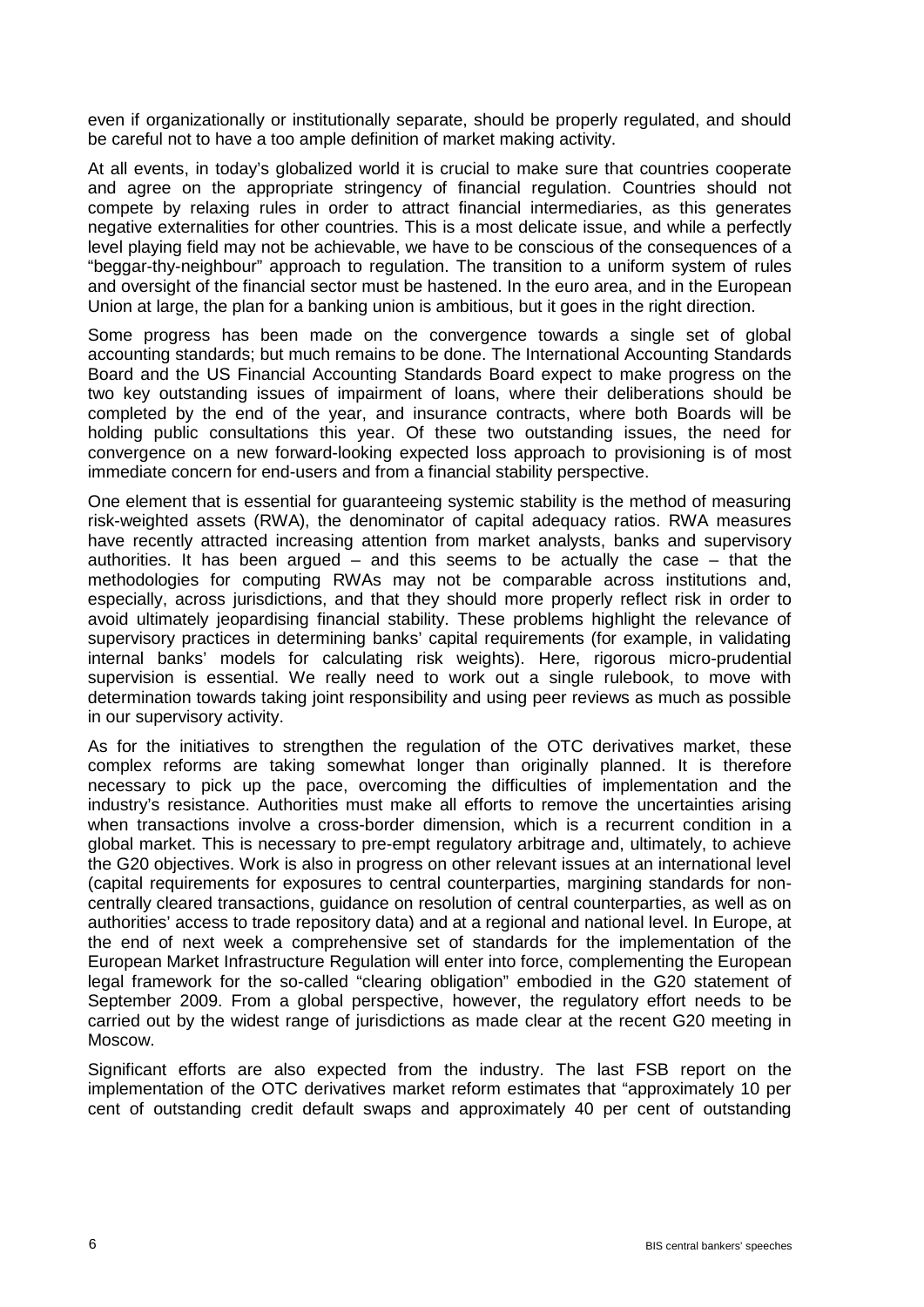interest rates derivatives had been centrally cleared as of end-August 2012". <sup>5</sup> These shares should grow rapidly, so as to leave to customized OTC derivatives the sole purpose of meeting the specific hedging needs of financial and non financial counterparts which cannot be met by standardised, clearing-eligible contracts.

It will be crucial to ensure that stricter regulation and supervision of banks will not push banklike activities and risks towards non – or less – regulated institutions (the so-called "shadow banking" sector). Let us not forget that the financial crisis originated in the US securitization market, largely populated by unregulated or scantily regulated operators. While we have to address bank-like risks to financial stability emerging from outside the regular banking system, the approach should be proportionate, focussed on those activities that are material to the system, using as a starting point those that were a source of risk during the crisis. The FSB is currently refining the set of recommendations issued in November of last year. One should bear in mind, however, that the new recommendations will be able to address the specific risks that arose during the crisis, and we all recognise the ability of the shadow banking sector to innovate.

Although new regulations on systemically important financial institutions have recently been approved, the "too-big-to-fail" issue is still a major concern, and it merits strict monitoring. Some progress is being made in developing and testing methodology for the identification of global systemically important insurers (G-SIIs), and in developing appropriate supervision guidelines. An identification methodology for all non-bank financial institutions of global systemic relevance is also under preparation. For banking institutions (G-SIFI) the implementation of the framework recently agreed upon has much farther to go; we need to rapidly move forward.

Negative externalities associated with banks' behaviour (especially for large, interconnected financial firms) must be taken into account. A broad consensus has emerged on the idea that "macroprudential" policies directed towards preserving financial stability should limit systemic risk by addressing both the cross-sectional dimension of the financial system, with the aim of strengthening its resilience to adverse real or financial shocks, and its temporal dimension, to contain the accumulation of risk over the business or financial cycle. Moreover, given the complementarity between macroeconomic stability and financial stability, and that between the instruments to pursue them, the exchange of information and the co-ordination between macroprudential and monetary authorities are crucial to counter at the same time the risks for price stability and the systemic risks for financial stability. I would dare to say that proper understanding of how this can be effectively achieved is still in the making. $6$ 

Finally, even after the completion of the regulatory overhaul, it would be foolish to pretend that defaults can always be avoided. They may be the result of imprudent behaviour or of fraudulent operations. We need to be prepared for their occurrence, as the costs of public support tend to be very high. According to the latest data gathered by the European Commission, the outstanding amount of public recapitalizations as of June 2012 came to 0.1 per cent of GDP in France, 1.8 in Germany, 2.0 in Spain, 4.2 in the UK, 4.3 in Belgium, 5.2 per cent in the Netherlands, and over 40 per cent in Ireland. For Spain and Ireland these amounts are at their highest since 2008, in the other countries they are lower than the peaks reached in 2009. For the Spanish banks, a programme of recapitalization using European funds of up to €100 billion was authorized in July, of which €41 billion (3.9 per cent of GDP) has already been disbursed. In Italy, even taking into consideration the public support

<sup>5</sup> FSB, *Fourth progress report on implementation of the OTC derivatives market reforms*, 31 October 2012.

<sup>6</sup> P. Angelini, S. Neri and F. Panetta, "Monetary and macroprudential policies," Banca d'Italia, Working Papers, 801, March 2011 (http://www.bancaditalia.it/pubblicazioni/econo/temidi/td11/td801\_11/td\_801/tema\_801.pdf). See also P. Angelini, S. Nicoletti-Altimari and I. Visco, "Macroprudential, microprudential and monetary policies: conflicts, complementarities and trade-offs", Banca d'Italia, Occasional Papers, 140, November 2012 (http://www.bancaditalia.it/pubblicazioni/econo/quest\_ecofin\_2/qef140/QEF\_140.pdf).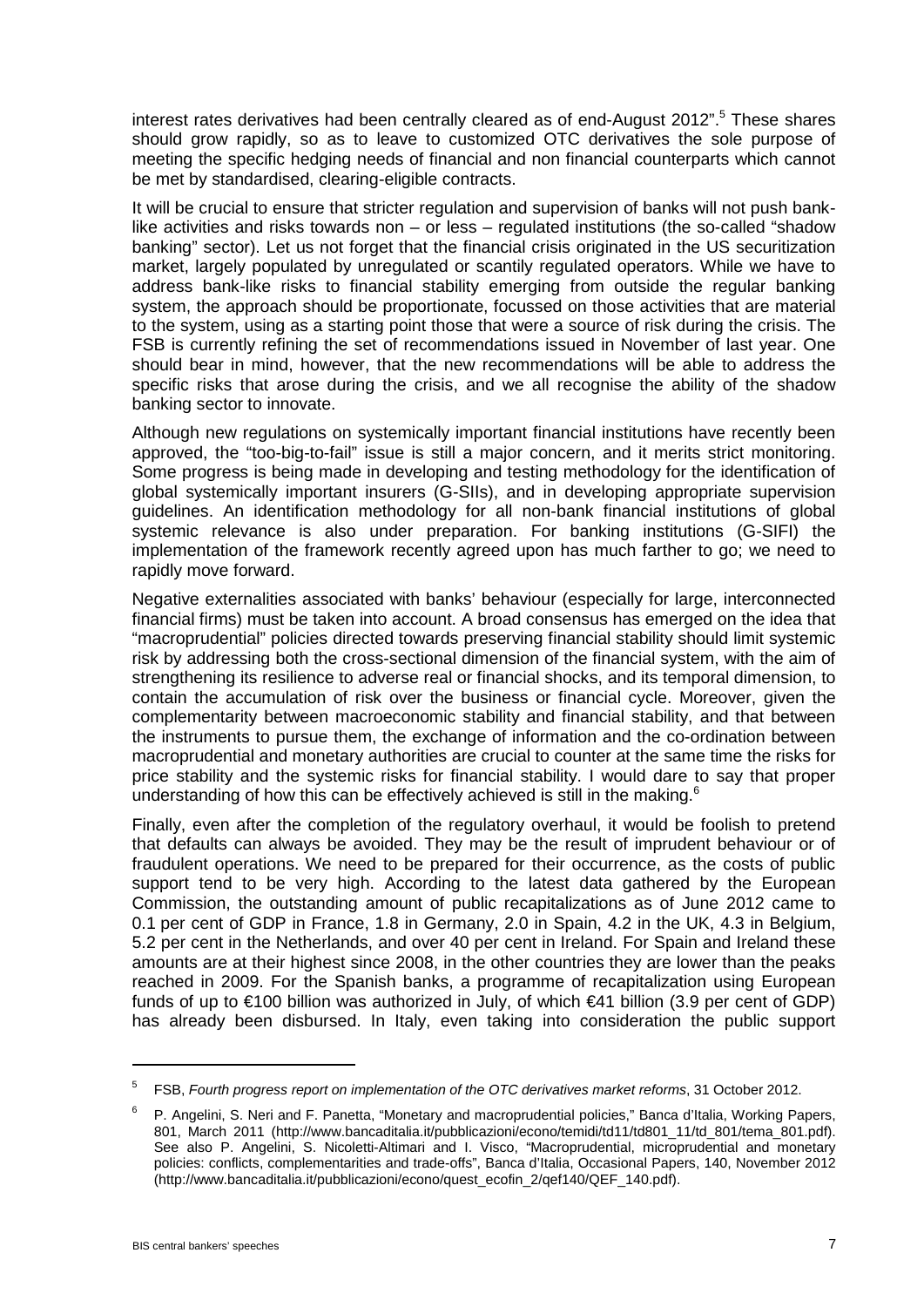provided last month to the Banca Monte dei Paschi di Siena, public recapitalizations have been limited to 0.3 per cent of GDP. These figures indicate that the ongoing work on resolution regimes is very important in this regard, and rapid progress should definitely be made. This is particularly relevant in the euro area, where the new single supervisor mechanism (the SSM) is being implemented.

#### **Observations on the analytical implications of economic and financial instability**

Economic systems constantly evolve and transform. Changes in institutional arrangements, technological innovation and revisions in economic policy paradigms continuously reshape the framework in which economic agents (consumers and businesses) make their decisions. This in turn leads to changes in economic agents' behavioural patterns. When there is marked discontinuity with the past, such changes may be far-reaching and the past fails to provide enough guidance for the present (never mind the future). We should always remember that the financial system is part of a richer social, economic and political environment. The real world is subject to shocks that at times may have dramatic consequences, such as those that we have experienced in the last twenty years or so, with the end of the cold war, globalization and the sudden emergence of new major economic actors, the ICT revolution, and substantial (not completely anticipated) demographic changes.

However, a stationarity assumption of sorts underpins our theoretical and statistical models, in the case of economic forecasting and (macro) policy making as well as in the case of financial analysis and risk management. In general, the basic tenet is that future outcomes will be drawn from the same population that generated past outcomes, so that the time average of future outcomes cannot be persistently different from averages calculated from past observations and future events can be predicted with a certain degree of statistical accuracy. In non-ergodic environments, on the contrary, at least some economic processes are such that expectations based on past probability distribution functions can differ persistently from the time averages that will be generated as the future unfolds.<sup>7</sup> In case of acute uncertainty, no analysis of past data can provide reliable signals regarding future prospects.

The challenges posed by the non-ergodic nature of economic systems may be met by recognizing that our models are by necessity "local" approximations of very complex economic and financial developments. One needs to be modest, using theory and empirical models as starting points for, not straightjackets in, our decision making. And perhaps not enough attention has been paid by the financial community to the need for establishing institutional and behavioural norms to reign on patterns of instability and developing proper learning devices to deal with major shocks and regime changes.

These challenges are compounded by another general characteristic of the quantitative analysis of economic phenomena: the difficulty of running parallel worlds, i.e. producing data through experiments designed and controlled by the researcher. Even when economic forces do follow repetitive patterns, it may not be easy to spot empirical regularities, because contingencies – especially the exceptional ones – cannot be re-created at will, in the laboratory, for cognitive purposes. Our experience will always be limited, partial and episodic. These aspects are not always taken into account in economics or finance. As Charles Kindleberger noticed: "For historians each event is unique. Economics, however, maintains that forces in society and nature behave in repetitive ways".<sup>8</sup>

<sup>7</sup> P. Davidson, "Is probability theory relevant for uncertainty? A Post Keynesian perspective", *Journal of Economic Perspectives*, 5, 1, 1991.

<sup>8</sup> C. P. Kindleberger, *Manias, panics and crashes: a history of financial crises*, New York: Basic Books, 1989, p. 14.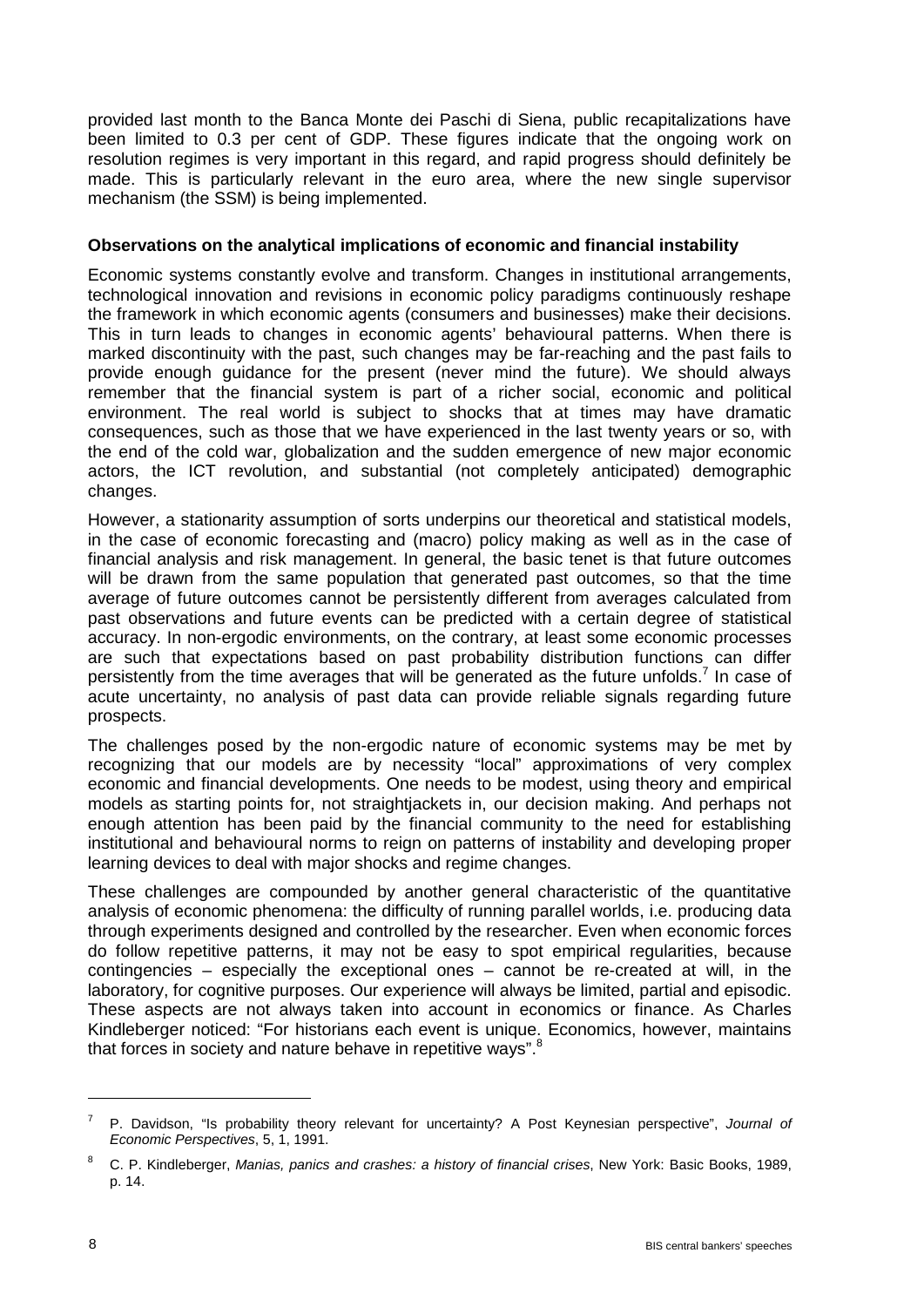Why is it that the parameters and laws governing economic systems tend to change over time? A distinction can be made between exogenous uncertainty, when an individual's actions do not affect the probability of an event occurring, and endogenous (or behavioural) uncertainty, when they do.<sup>9</sup> In economic systems, this second type of uncertainty can be particularly important. This has not been sufficiently recognized, I believe, in the way (applied) macroeconomics and finance have evolved since the 1980s, with the ascendency of the rational expectations revolution in the former and the efficient market hypothesis in the latter.

In macroeconomics this may have led to placing too much faith in the ability of dynamic stochastic general equilibrium (DSGE) models to represent or sufficiently approximate the real world on which economic policy is applied. These fundamentally linear models are the result of the intertemporal optimization by representative agents of objective functions under conditions of uncertainty, given technological and budget constraints and the "rationality" of their expectations (i.e. perfect foresight barring a random error). Indeed, going beyond the assumption that society and nature always behave uniformly and consistently over time has deep implications in policy making as well. This can be easily seen in monetary policy, where no mechanistic use of forecasting models can be made if one allows for the possibility of structural changes.<sup>10</sup>

An important lesson of the financial crisis – one that is generating substantial research activity – is that the interactions and feedbacks between the real and the financial sectors and the non-linearities that emerge especially during crises are not adequately captured by the available models. Many of the effects associated with financial and asset price imbalances are likely to be highly non-linear and complex. The reaction of monetary policy should then also be non-linear and it should respond to asset price misalignments and financial imbalances. When the probability of a crisis becomes non-trivial, the interest rate path towards ensuring monetary stability might be different than in ordinary circumstances. These aspects were not well captured in the empirical models used to support monetary policy decisions, something understood but perhaps not adequately recognized in discussions on flexible inflation targeting frameworks that took place a decade or so ago.<sup>11</sup>

One of my preferred quotes is from Herbert Simon:<sup>12</sup>

Good predictions have two requisites that are often hard to come by. First they require either a theoretical understanding of the phenomena to be predicted, as a basis for the prediction model, or phenomena that are sufficiently regular that they can be simply extrapolated. Since the latter condition is seldom satisfied by data about human affairs (or even by the weather), our predictions will generally be only as good as our theories. The second requisite for prediction is having reliable data about the initial conditions – the starting point from which the extrapolation is to be made.

<sup>&</sup>lt;sup>9</sup> I. Visco, "On the role of expectations in Keynesian and today's economics (and economies)", translated from "Sul ruolo delle aspettative nell'economia di Keynes e in quella di oggi", in Accademia Nazionale dei Lincei, *Gli economisti postkeynesiani di Cambridge e l'Italia*, Convegno Internazionale, Rome, 11–12 March 2009 (http://www.bancaditalia.it/interventi/intaltri\_mdir/en\_Visco\_110309.pdf).

<sup>10</sup> See, among others, J. Vickers, "Inflation targeting in practice: the UK experience", *Bank of England Quarterly Bulletin*, November 1998.

<sup>&</sup>lt;sup>11</sup> See C. Borio and P. Lowe, "Asset prices, financial and monetary stability: exploring the nexus", BIS Working Papers, 114, July 2002 (http://www.bis.org/publ/work114.pdf). See also C. Bean, "Asset prices, financial imbalances and monetary policy: are inflation targets enough?", BIS Working Papers, 140 (with discussions by I. Visco and S. Whadwani, http://www.bis.org/publ/work140.pdf).

<sup>12</sup> H. A. Simon, *The sciences of the artificial*, MIT Press, Cambridge, Mass., 1972, p. 170.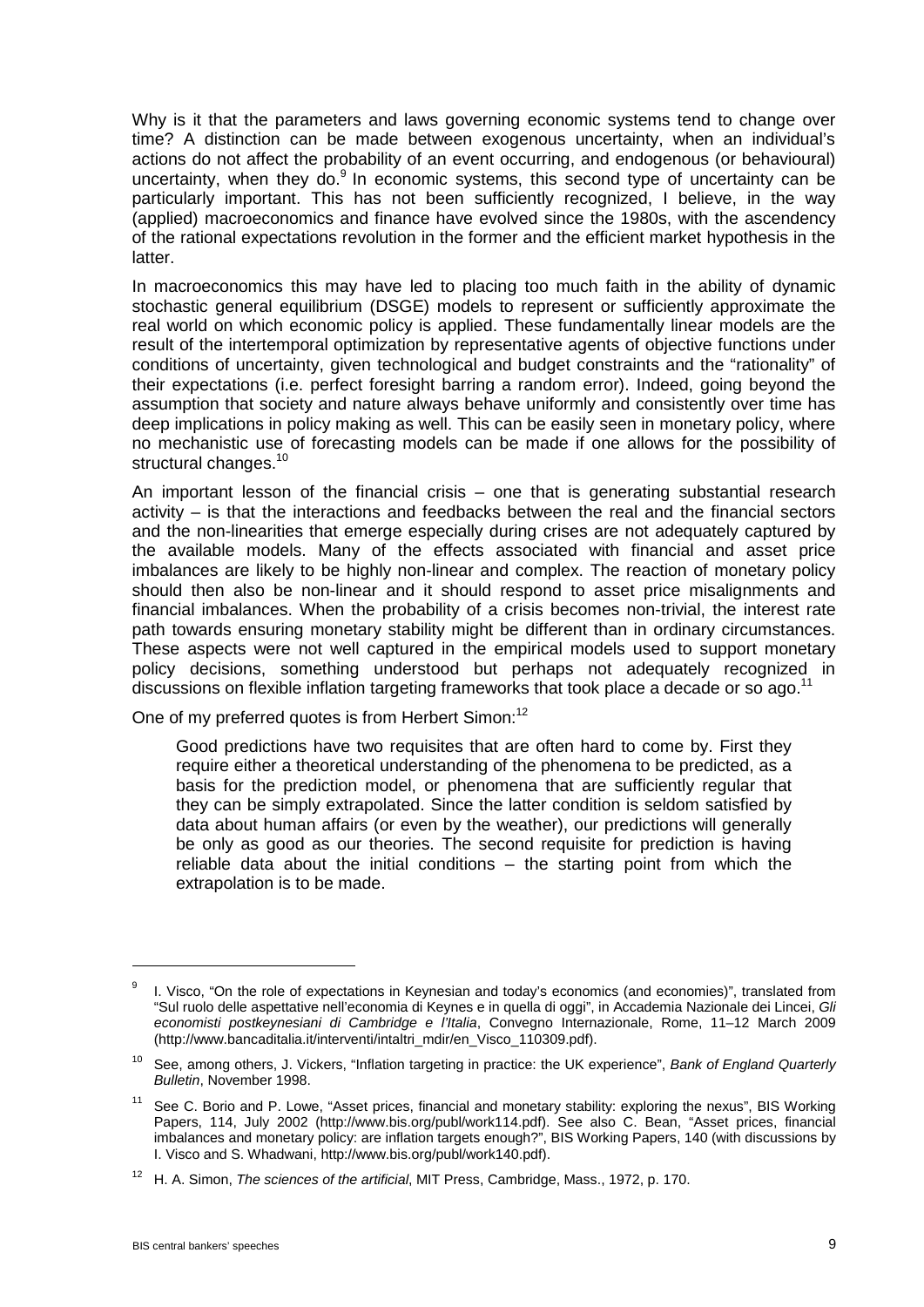We must recognize that empirical models reflect historical experience in the values of their parameters and are mostly reliable when it is "business as usual", that is, as long as our systems are not subjected to unusual pressure. It can be argued that their contribution to making informed decisions is limited, as they tend to become unreliable precisely when, following signs of structural discontinuity, the benefits of correct forecasting are greatest. Indeed, anomalous observations that do not fit the main mechanisms at work in the historical period used for statistical estimates are frequently put aside ("dummied-out"), their information content is neutralized. This is reasonable, as episodic observations of exceptional phenomena are generally inadequate to capture complex inter-relations between economic and financial variables. And yet those very deviations from the norm may contain precious information on how the economy works in conditions other than those usually prevailing.

Much of the same reasoning applies to the analysis of financial market developments. The wave of financial innovation in the last two decades was fuelled by the idea, in principle correct and fruitful, that the proliferation of new (and complex) financial instruments, allowing agents to insure against many dimensions of risk, was a way to "complete the markets", to get closer to the theoretical Arrow-Debreu world, enabling investors to transfer resources efficiently across time, space and states of the world. But this idea relied on the presumption that the world is basically stationary, that the future is pretty much the same as the past, that we can extrapolate from relatively small samples, and that there is a single "data generating process" that we can identify and understand.

But we know that the real world is more complicated. The determinants of asset prices are not fixed, but vary over time. Asset returns do not follow a normal distribution, as it is assumed by conventional valuation formulas. Myopic behaviour, herding and other types of distorted incentives on the part of individuals and financial institutions can generate negative externalities and move financial markets' expectations and risk premia away from fundamentals. And, lately, scholarly work has been attributing a new, enhanced role to psychological elements and the recognition that there are limits to what one can know. In the field of the so-called behavioural finance this may even go as far as to validate "irrational" actions. And eminent economists argue that these elements play a role in explaining both conservative attitudes and speculative bubbles.<sup>13</sup>

The potential limitations of quantitative analysis are therefore not limited to macroeconomics, econometric modelling and forecasting but also apply to finance. And they may have dire consequences. The case of the CDOs is instructive. These credit derivatives, that in the first half of the last decade recorded an impressive growth, were priced according to valuation models whose results were very sensitive to modest imprecision in parameter estimates and highly exposed to systemic risk (i.e. strongly affected by the performance of the economy as a whole).<sup>14</sup> As a result, CDOs not only did not increase the risk bearing capacity of the economies, but their implosion between mid-2007 and mid-2008 was at the core of the global financial crisis. Innovative financial instruments with unsound theoretical foundations may exacerbate negative externalities and be sources of instability in their own right.

Rather than in the development of unlikely "catch-all" models, the key to tackling the problems created by discontinuity must lie, first of all, in a better understanding of its nature and so in defining models in which the relations are based on parameters that remain stable in the long term. Research must therefore aim to identify sufficiently fundamental and reasonably dependable mechanisms that do not change over time. To provide sensible

<sup>13</sup> G. A. Akerlof and R. J. Shiller, *Animal spirits: how human psychology drives the economy and why it matters for global capitalism*, Princeton, Princeton University Press, 2009.

<sup>14</sup> See J. Coval, J. Jurek and E. Stafford, "The economics of structured finance", *Journal of Economic Perspectives*, 23, 1, 2009.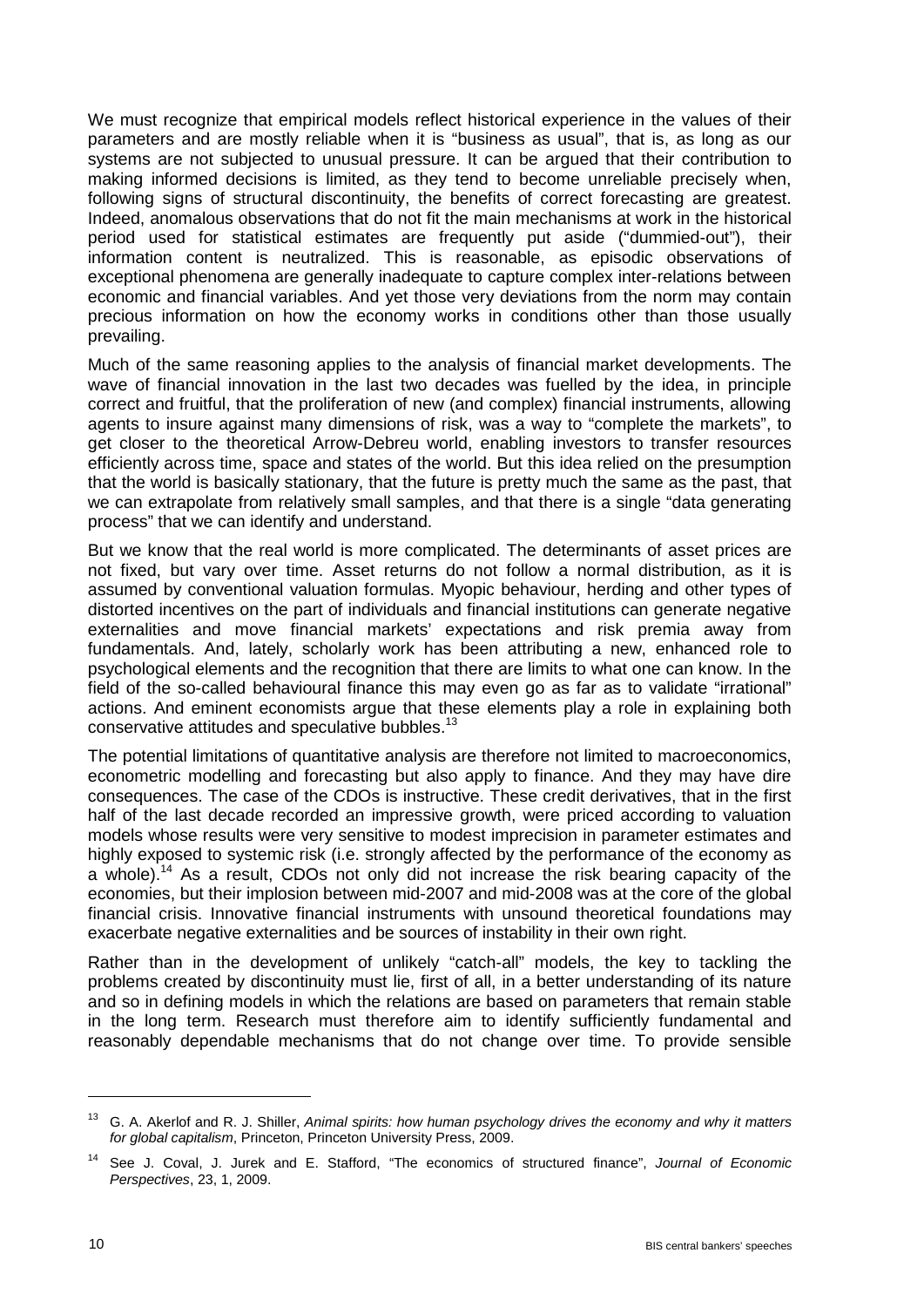accounts of rational choices, quantitative models necessarily have to focus on systematic factors, and draw their own conclusions on the basis of key relations. In this respect it is worth recalling Bruno De Finetti's argument for a "theory of finance", made as early as 1957:15

In order for a theory of behaviour to say something, it must necessarily be restricted to that which is derived as the consequence of a few main concepts and criteria and which can accordingly (if somewhat arbitrarily) be defined as "rational behaviour". Then the theory will set out conclusions that are valid in the absence of accessory factors. This is not to deny or downplay the possible presence or importance of such factors; only, it is preferable to shift the study of deviations from the "theoretical" behaviour implied by those conclusions to a later moment and to the detailed plane of complementary observations, rather than cloud all distinctions in a single theoretical construct which, in the attempt to embrace and set on an equal plane the congeries of systematic and accessory factors, would be reduced to a non-theory suitable solely to conclude that all kinds of behaviour are equally possible (for caprice or madness, even, as is in fact the case).

Obviously, De Finetti's "later moment" should not be overlooked in applied research. Against the risk that the theoretical paradigms underlying the approximation of reality implicit in a model may prove particularly inadequate in certain situations, it is useful to employ a battery of different models and cross-checks. This "multi-pronged" approach to modelling and forecasting also makes it possible to more effectively filter and interpret the great mass of partial and fragmentary or even contradictory data that gradually become available. But in dealing with non-ergodic processes, what really is all the more essential is to integrate the signals provided by quantitative models with information outside the models, take stock of related historical experience in its entirety, and intervene on the basis of both theory and good sense.

In both empirical microeconomics and finance work is under way to deal with the issues that have been considered here. Deviations from the assumption of normal distributions, "fat tails" and the modelling of extreme events are being taken into account both in research and applications. And it should be recognized that the importance of human behaviour does not imply that economic systems necessarily have to be prone to instability. In fact, the very existence of behavioural uncertainty may tend to create a set of institutions, as well as conventions and habits, which help to deal with the problems highlighted in Keynes' "beauty context" example and ensure the stability of the main economic processes, as emphasized by Herbert Simon.<sup>16</sup> Still, I believe, more attention should be paid to how to account for learning in the crucial adjustment periods that follow extreme events that cannot be simply taken as random extractions from a stable, even if non-normal, probability distribution. Widening the class of probability distributions remains however, for the time being, the practical response to phenomena such as the ones we have been dealing with in this difficult period.

## **Final remarks**

-

The crisis has shown that benign neglect should never have been an option. It has called for a major overhaul of the regulatory and supervisory financial framework, especially at an international level. In a globalized financial marketplace, with large and powerful participants, individual action by national authorities would be bound to fail. By the same token, the

<sup>15</sup> B. De Finetti, *Lezioni di matematica attuariale*, Roma: Edizioni Ricerche, 1957, p. 71 (my translation).

<sup>16</sup> H. A. Simon, "The role of expectations in an adaptive or behavioristic model", in M. J. Bowman (ed.) *Expectations, uncertainty and business behavior*, New York, Social Sciences Research Council, 1958.